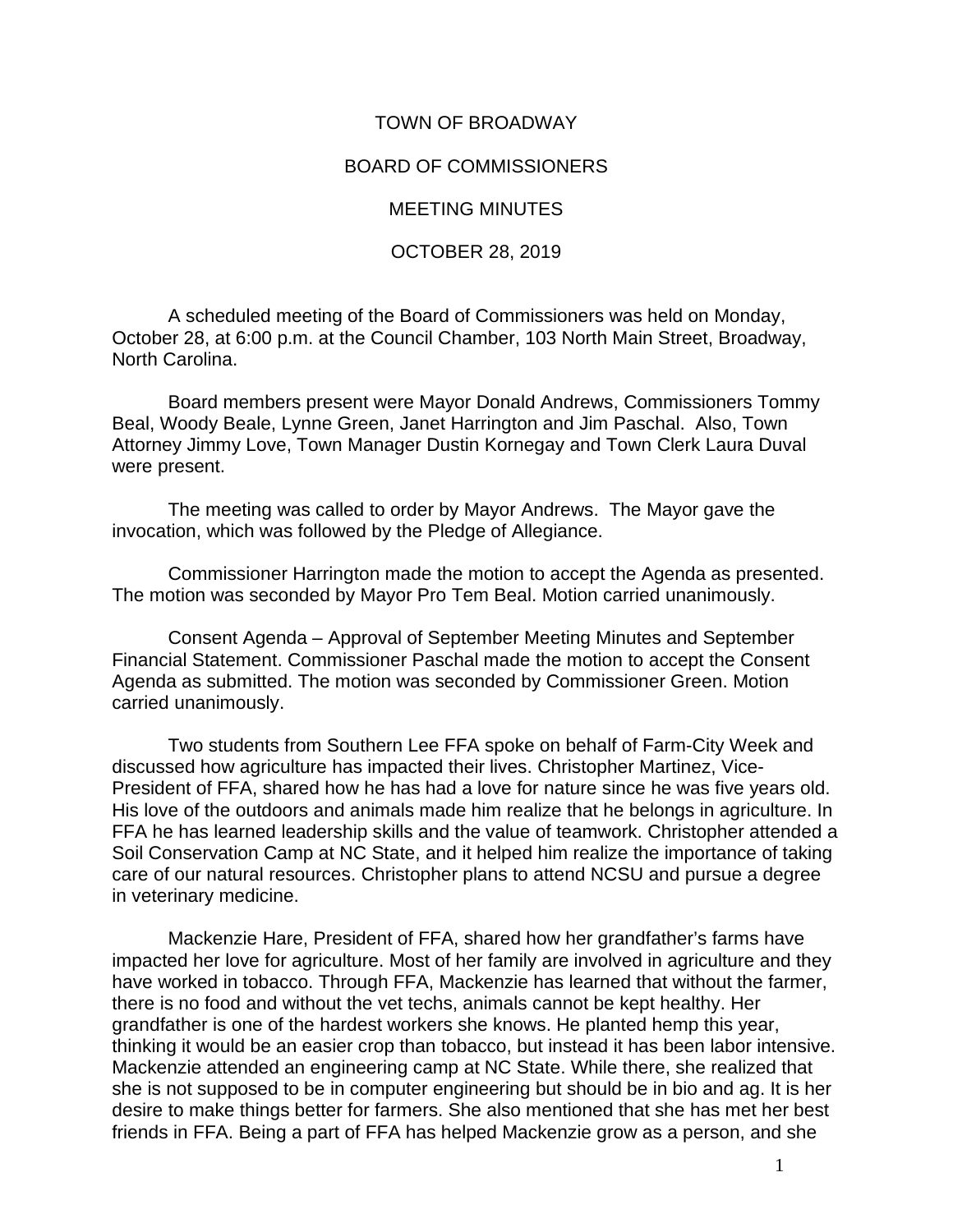has learned to feel comfortable with public speaking. The students were accompanied by Jackie Knowles, FFA Advisor, and Pam Kerley, 4-H Program Assistant. Mayor Andrews shared that the Town Board looks forward to seeing how successful Christopher and Mackenzie become in the future.

Mayor Andrews read the 2019 Farm-City Week Proclamation and presented it for adoption. Farm-City Week will be held November 22-28. Mayor Pro Tem Beal made the motion to adopt the proclamation. The motion was seconded by Commissioner Harrington. Motion carried unanimously.

The Mayor presented the Minimum Housing Standards Ordinance for adoption. Commissioner Harrington made the motion to adopt the Minimum Housing Standards Ordinance. The motion was seconded by Commissioner Paschal. Motion carried unanimously.

Manager's Report – Mr. Kornegay reported that the Town Ordinances have been corrected on the Town website. All the new ordinances adopted within the last few years have now been included.

The draining of Watson Lake is underway. While the lake level is lowered, the engineering firm will inspect the riser and make sure there are no other issues with the dam.

Grant Spivey has trimmed up the shrubbery and put out brick chips at the Veterans Memorial. The Town has asked him to trim the shrubbery in front of the post office and the quadrants across from Town Hall.

The DOT 80-20 sidewalk project has been put on hold. All projects of this type have been delayed. DOT is allocating funds toward hurricane recovery now. They will get back with us in January about the sidewalk project.

At the next meeting an interlocal agreement with the County will be presented. It covers disaster debris management services. The County has made an agreement with Ferris Environment Services for disaster debris removal if needed.

Commissioner Comments – Commissioner Green expressed her thanks to Commissioner Beale for all his years of service to the Town. He has been an invaluable asset through the years. She will miss his humor, which cannot be replicated.

Mayor Pro Tem Beal advised the TJCOG meeting was cancelled. Mr. Beal stated he has lived in Broadway about 36 years, and Commissioner Beale was one of the first people he met. He has learned a lot from Commissioner Beale over the years. Whenever you went to him with a question, he found the answer. The Mayor Pro Tem thanked him for everything he has done and for his love of Broadway.

Commissioner Harrington stated she has enjoyed sitting beside Commissioner Beale for the last six years. For a long time he has been her druggist and dear friend.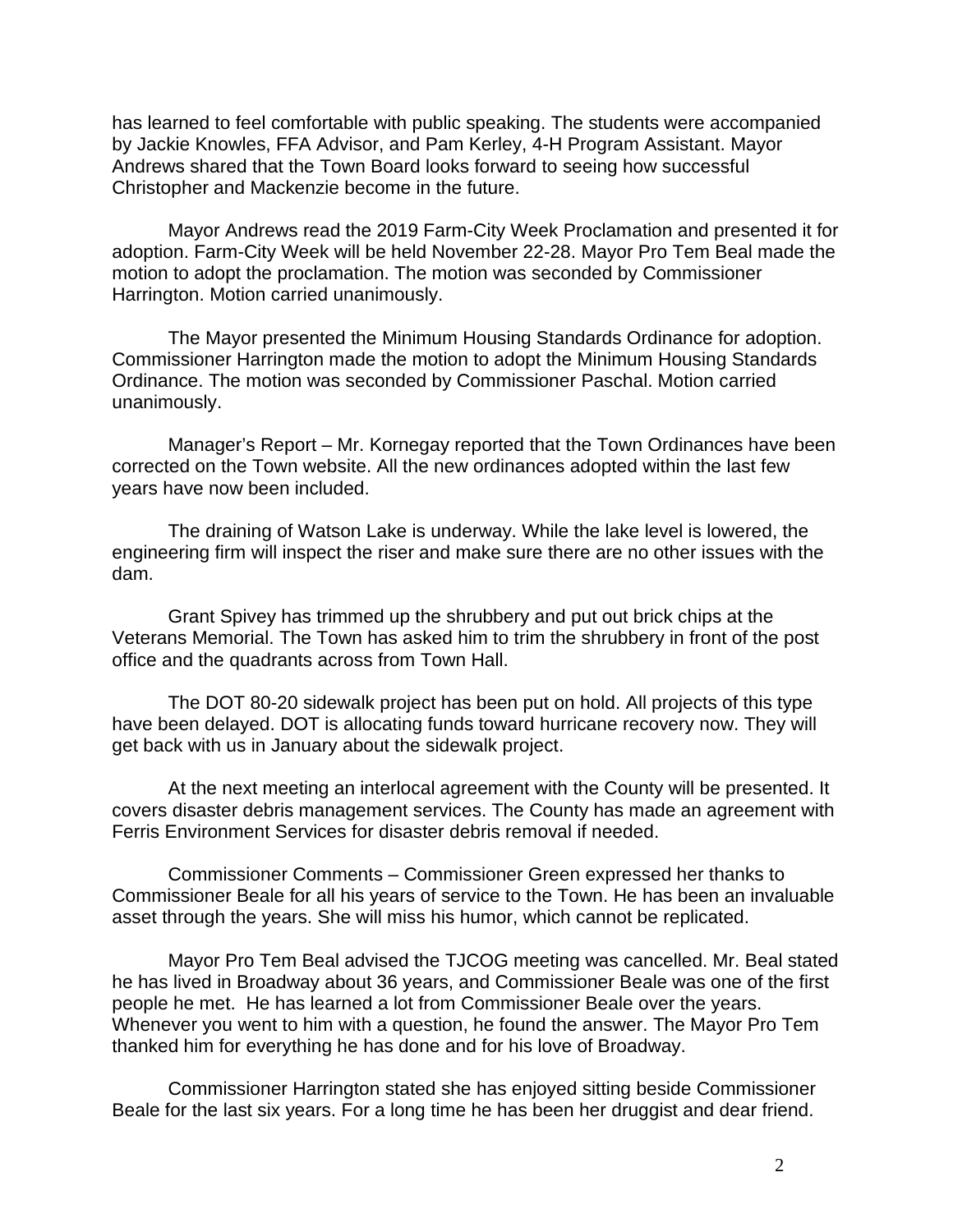Commissioner Paschal said he has also known Commissioner Beale for a long time and has served on the Town Board with him for the last two years. He knows that Mr. Beale is a fine person. Commissioner Paschal also mentioned the NCVM looks very good since the recent maintenance has been done.

Town Counsel Love has known Commissioner Beale since their freshman year at UNC and shared the story of how they met. He has enjoyed his friendship throughout the years.

Town Manager Kornegay stated that Commissioner Beale has always supported him as a young Town Manager, and he appreciates his support.

Bob Stevens, former Town Manager, expressed his appreciation to Commissioner Beale for almost 50 years of service to the Town Board. When Commissioner Beale came to Broadway in the late fifties, he became very active in the Town and in all facets of Broadway. He worked seven days a week as a druggist and often went to work throughout the night, filling prescriptions for the sick. Commissioner Beale was very active in civic organizations and church functions while raising his daughters here. His wife, Anne, stood by him and supported him in his service to the Town. Mr. Stevens believes anything that happened to Broadway during the last 55 years had Commissioner Beale's fingerprints on it. Whenever he saw a need, he took the steps to get the issue resolved. Mr. Stevens thanked him as a former commissioner, former employee and a forever friend.

Calvin McNeill stated he has worked with Commissioner Beale for 55 years and still enjoys working for him.

Commissioner Woody Beale shared the highlights of his service as Town Commissioner for 40 years. This journey started in 1958 when he graduated from UNC. His first job was in Dunn and lasted only five weeks because the pharmacy closed. A salesman suggested that he go to Broadway because the drug store owner there had needed a pharmacist for six months. Commissioner Beale followed that advice and secured the job with Broadway Drug Store. He and his wife, Anne, have lived in Broadway ever since they were married.

When Commissioner Beale was first elected to the Town Board, Thelma Sloan served as Mayor. She was the first female mayor in the state and did an excellent job. Ralph Hunter followed Ms. Sloan as Mayor. He served the Town in this capacity for 30 years, and many enhancements were made during his tenure. Commissioner Beale remembers working on Sunny Acres and Edgewater with Mayor Hunter. Commissioner Beale worked with numerous commissioners through the years. He recalled serving on the Town Board when it was a Mayor-Council form of government, but it changed to Council-Manager in July of 1999. He took a break from public office in the mid-nineties but remembers Mayor Henry Green was instrumental in the development of Underwood and Thomas Place.

At one time Commissioner Beale was the only business owner who served as commissioner. All complaints and problems were taken to him at his drug store. He, in